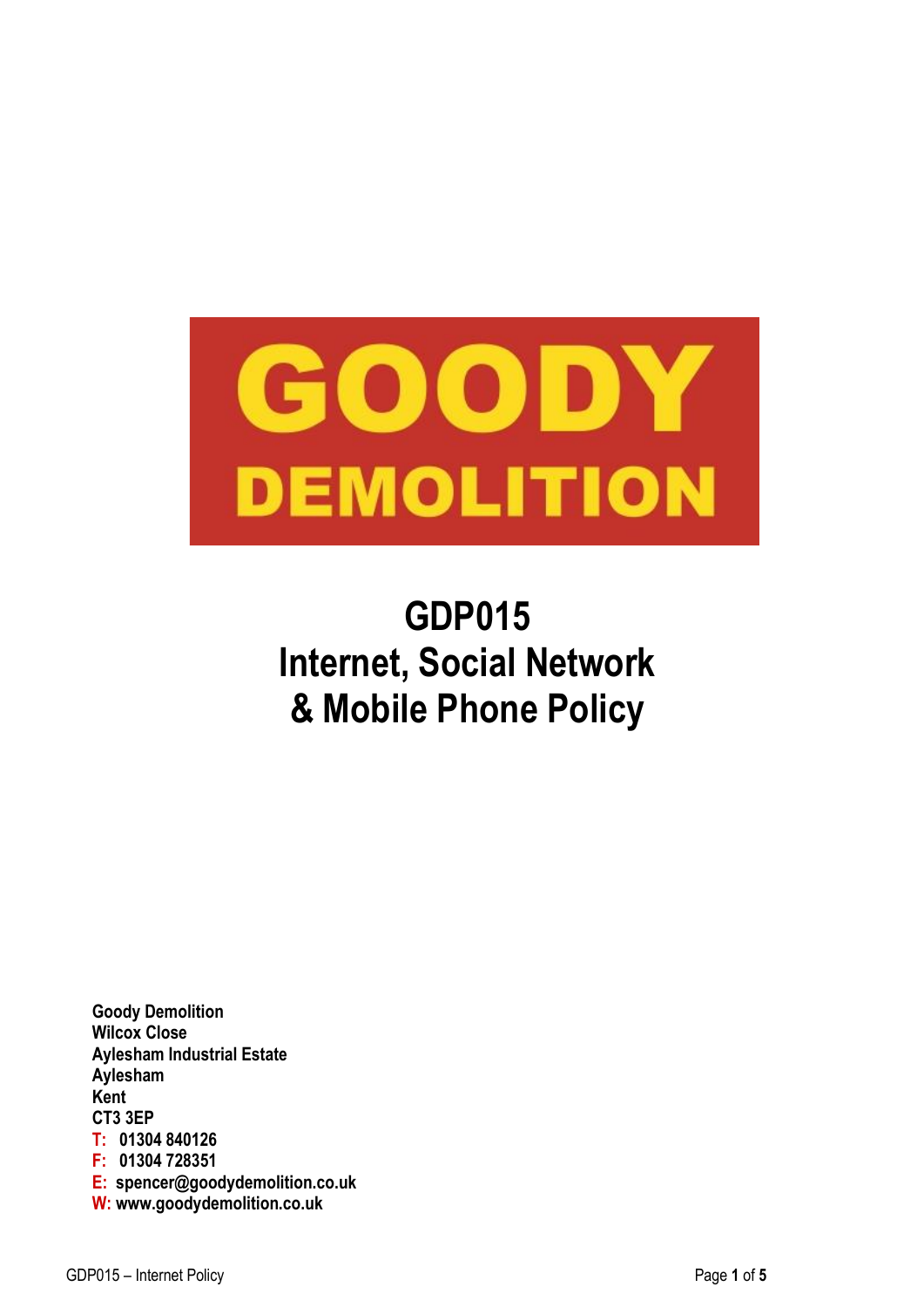# **Reviewed:** 21.04.2021

## **Date of next review:** 21.04.2022

## **Version:** 2

| <b>Issue Number:</b> | Date:                      | <b>Comments:</b>       |
|----------------------|----------------------------|------------------------|
| 001                  | 7 <sup>th</sup> March 2018 | <b>First Issue</b>     |
| 002                  | 21 <sup>st</sup> May 2019  | Addition of Change Log |
|                      |                            |                        |

## **Acceptable internet use policy**

Use of the internet by employees of Goody Demolition Ltd is permitted and encouraged where such use supports the goals and objectives of the business.

However, Goody Demolition Ltd has a policy for the use of the internet whereby employees must ensure that they:

- comply with current legislation
- use the internet in an acceptable way
- do not create unnecessary business risk to the company by their misuse of the internet

## **Unacceptable behaviour**

In particular the following is deemed unacceptable use or behaviour by employees:

- visiting internet sites that contain obscene, hateful, pornographic or otherwise illegal material
- using the computer to perpetrate any form of fraud, or software, film or music piracy
- using the internet to send offensive or harassing material to other users
- downloading commercial software or any copyrighted materials belonging to third parties, unless this download is covered or permitted under a commercial agreement or other such licence
- hacking into unauthorised areas
- publishing defamatory and/or knowingly false material about Goody Demolition Ltd, your colleagues and/or our customers on social networking sites, 'blogs' (online journals), 'wikis' and any online publishing format
- revealing confidential information about Goody Demolition Ltd in a personal online posting, upload or transmission including financial information and information relating to our customers, business plans, policies, staff and/or internal discussions
- undertaking deliberate activities that waste staff effort or networked resources
- introducing any form of malicious software into the corporate network

## **Company-owned information held on third-party websites**

If you produce, collect and/or process business-related information in the course of your work, the information remains the property of Goody Demolition Ltd. This includes such information stored on third-party websites such as webmail service providers and social networking sites, such as Facebook and LinkedIn.

## **Monitoring**

Goody Demolition Ltd accepts that the use of the internet is a valuable business tool. However, misuse of this facility can have a negative impact upon employee productivity and the reputation of the business.

In addition, all of the company's internet-related resources are provided for business purposes. Therefore, the company maintains the right to monitor the volume of internet and network traffic, together with the internet sites visited. The specific content of any transactions will not be monitored unless there is a suspicion of improper use.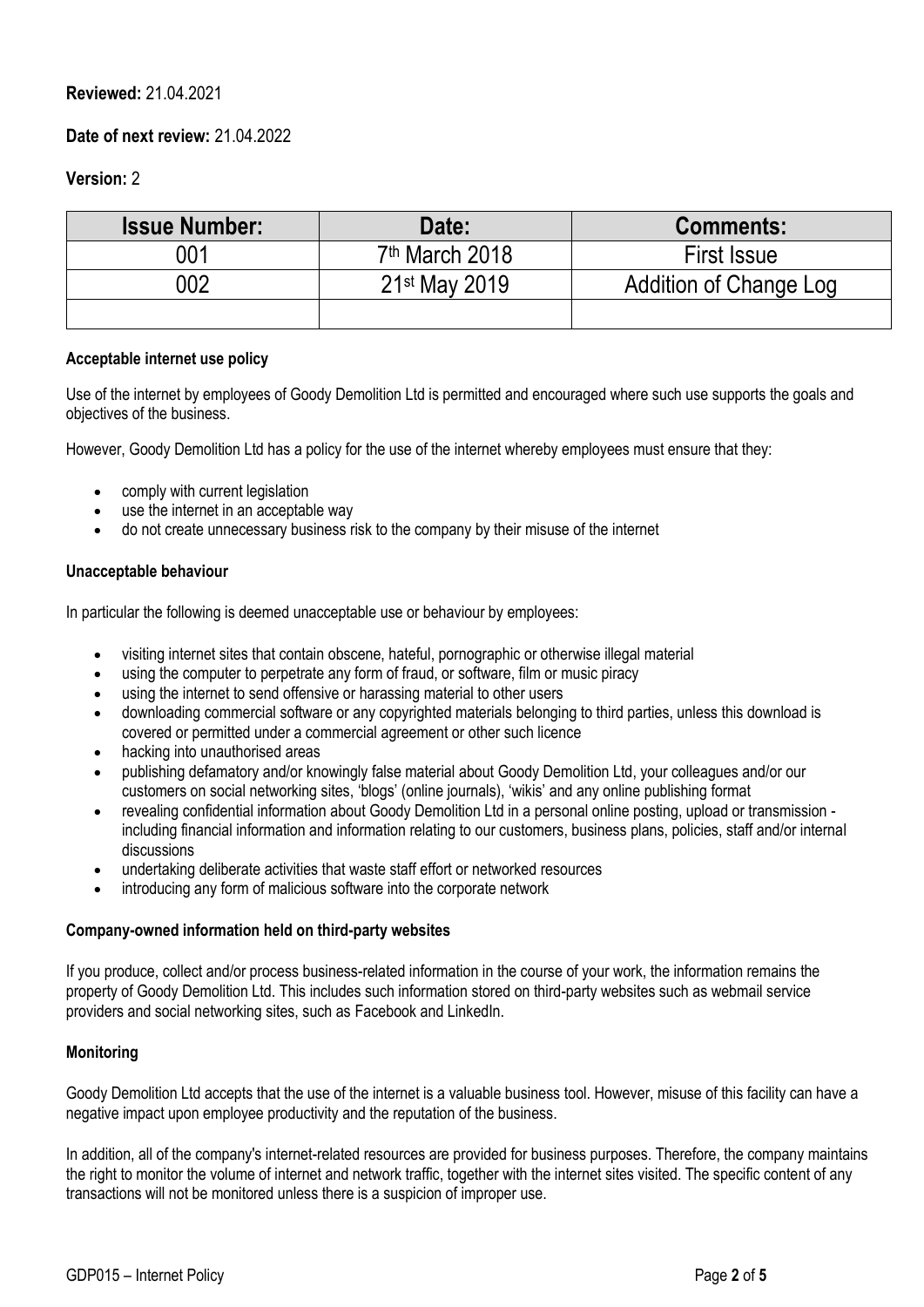# **Sanctions**

Where it is believed that an employee has failed to comply with this policy, they will face the company's disciplinary procedure. If the employee is found to have breached the policy, they will face a disciplinary penalty ranging from a verbal warning to dismissal. The actual penalty applied will depend on factors such as the seriousness of the breach and the employee's disciplinary record.

## **Mobile Phone Guidelines**

The information that is contained in this document has been complied by members of the Bench-marking meeting from local large employers and is based on their own experiences and what they believe to be good practice.

## **Introduction**

Goody Demolition Ltd recognise that mobile phones in the workplace can be disruptive, cause loss of productive time and effect concentration and efficiency.

Mobile phone usage may also have serious Health and Safety implications in some workplaces. Therefore the following has been compiled to give guidance to our employees on our Mobile Phone policy.

## **Personal Mobile Phones**

The policy covers mobile phone calls, texting video and picture messaging.

1) The company will allow personal use –

- Only to be switched on during break and lunch times
- Blanket ban strictly no mobile phones at any time on any high security sites this includes any public buildings (Schools, Council Offices, Council Run Properties) any prisons, military property, docks, power stations and airports.
- Blanket ban in certain areas e.g. whilst operating any plant or machinery, when working at height or in any other high Health and Safety risk areas.

2) Personal phone areas for usage

- Outside company buildings
- Canteen and Smoking Areas

3) Emergency contact considerations

If the employee is not allowed to have their personal mobile switched on during work how can they be contacted in an emergency?

- Please issue the Site Supervisor's telephone number in case of emergency.
- Issue the company number to spouse, school and relatives in case of emergency.
- If working in a secure area issue the Site Manager / Project Relations Manager telephone and extension number. Please ensure that you take down these details in your site induction.
- Only in extreme circumstances are the employees allowed to use their personal mobile phone for emergency calls.
- 4) Breach of the policy and consequences

We remind you of your health and safety responsibility if you are found that you are putting your own of others health at risk or are flagrantly flouting the policy the breach of policy may result in disciplinary action.

5) On some occasions an employee may request that they are allowed their mobile phone switched on at work for a specific reason. Each request should be considered and judged on its own merits.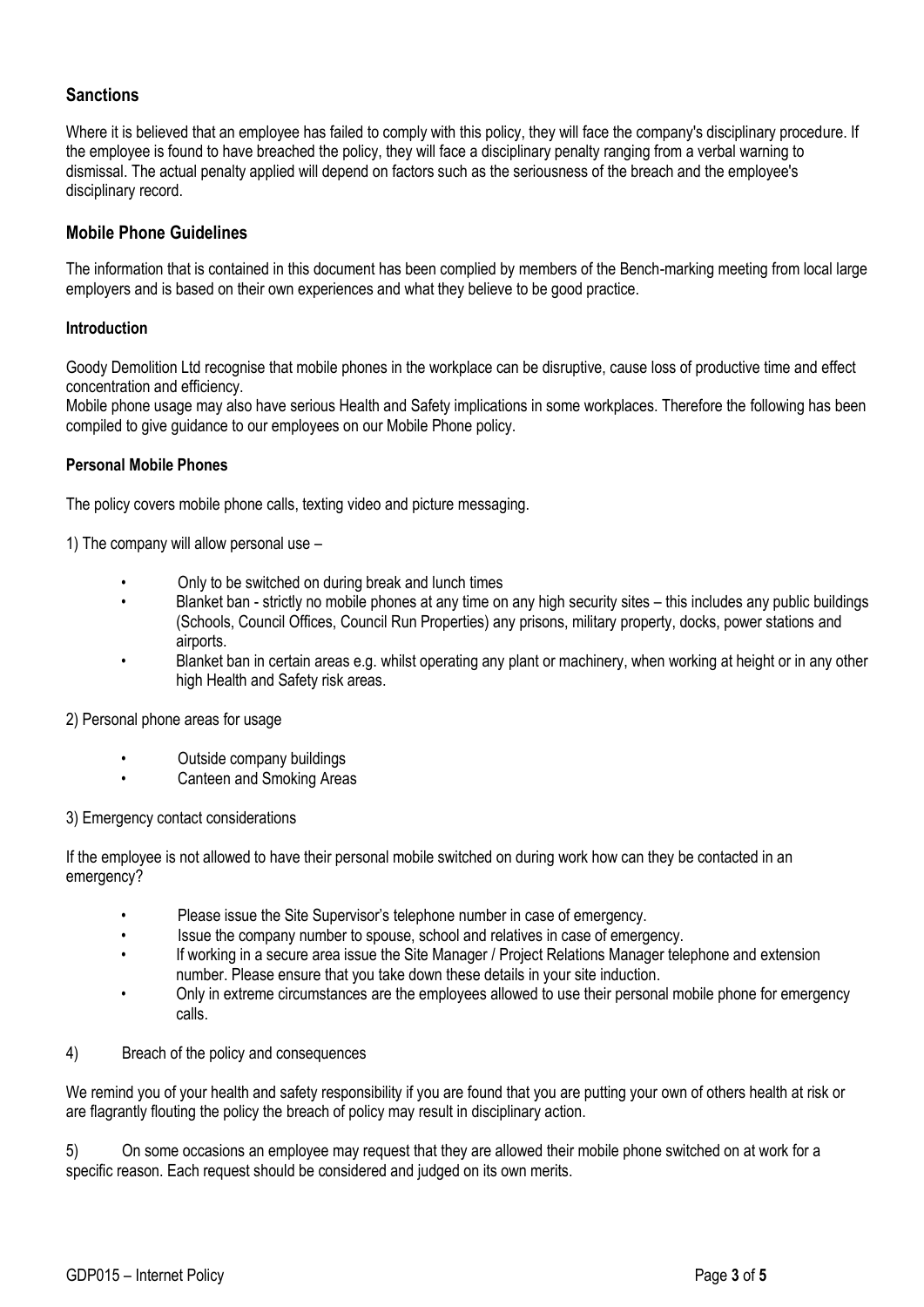# **Company Mobile Phones**

In most cases an employee's mobile phone provided by the company is excluded from the restricted usage as stated above as the phone is usually required as part of that employees work.

- Personal use –the employee is allowed reasonable personal use of their mobile device. Any indecent or illegal use or circumvention of company-implemented device restrictions / protection will be viewed as gross misconduct. All monthly bills are reviewed for excessive charges and any staff member identified under this review may be required to reimburse the company. Both the level at which excess usage is defined and the amount of reimbursement is at the discretion of the Director.
- Returning of mobile phone at cease of employment
- If the employee moves to another position they may not require the phone and it can be withdrawn
- The company allows the usage of the phone throughout the working day dependant on the workers hours and the supervisors may require to be contacted by phone or text out of the normal hours to determine the next day of works. Ideally this should be for work conversations and not conducting their personal calls, however this may be difficult if an employee receives a personal call because their phone is switched on.

## **Repairs & Renewals**

Goody will allow one free of charge screen replacement per business year per person. If the company phone is damaged beyond repair an NCR investigation will be carried out to access what course of action is to be taken. Any further damage costs to company property will be down to the induvial and company will seek reimbursement.

Goody Demolition Ltd reminds staff that if they do not understand any aspect of the policy, they must speak to the Operations Department before signing.

## **Mobile Phones and Driving**

From 1st December 2003 the use of hand held mobile phones when driving is illegal. All companies are required to review their policy on this subject to ensure that all requirements are met.

Although a 'blanket ban' on using mobile phones whilst in a vehicle is preferred, it is recognised that certain employees use a mobile phone in their vehicle as part of their day to day work.

It is recommended that the use of mobile phones (hands-free) whilst driving is actively discouraged and voice mail used instead. Use of hand-held mobile phones should be totally banned.

Those who have a fully fitted car hands free kit or hands free extension may accept automatically answered incoming calls if the driving conditions allow, but must keep the conversation brief. They may make outgoing calls provided the number is on a quick dial single key.

Where an employee is provided with a company mobile phone, or uses a personal mobile phone for company business and their job involves travelling then it is recommended that a hands-free kit be provided (for a company mobile), or a contribution made towards a hands-free kit (for a personal mobile). However, as stated above a blanket ban on using mobile phones whilst driving could be considered.

It is important to remember that a company may be liable for an employee whilst they are driving on company business whether in a company vehicle or their own. And whether they are using a company mobile phone or their own personal mobile phone. The company may also be liable if an employee uses a company mobile phone in their own personal time.

Consider a breach of the policy and any consequences. Most cases of breach of policy may result in disciplinary action. However it is viewed that a breach under the mobile phones and driving policy is a health and safety issue and should therefore result in disciplinary action. It may also be a worthy point to inform employees that repeated failure to comply may lead to dismissal.